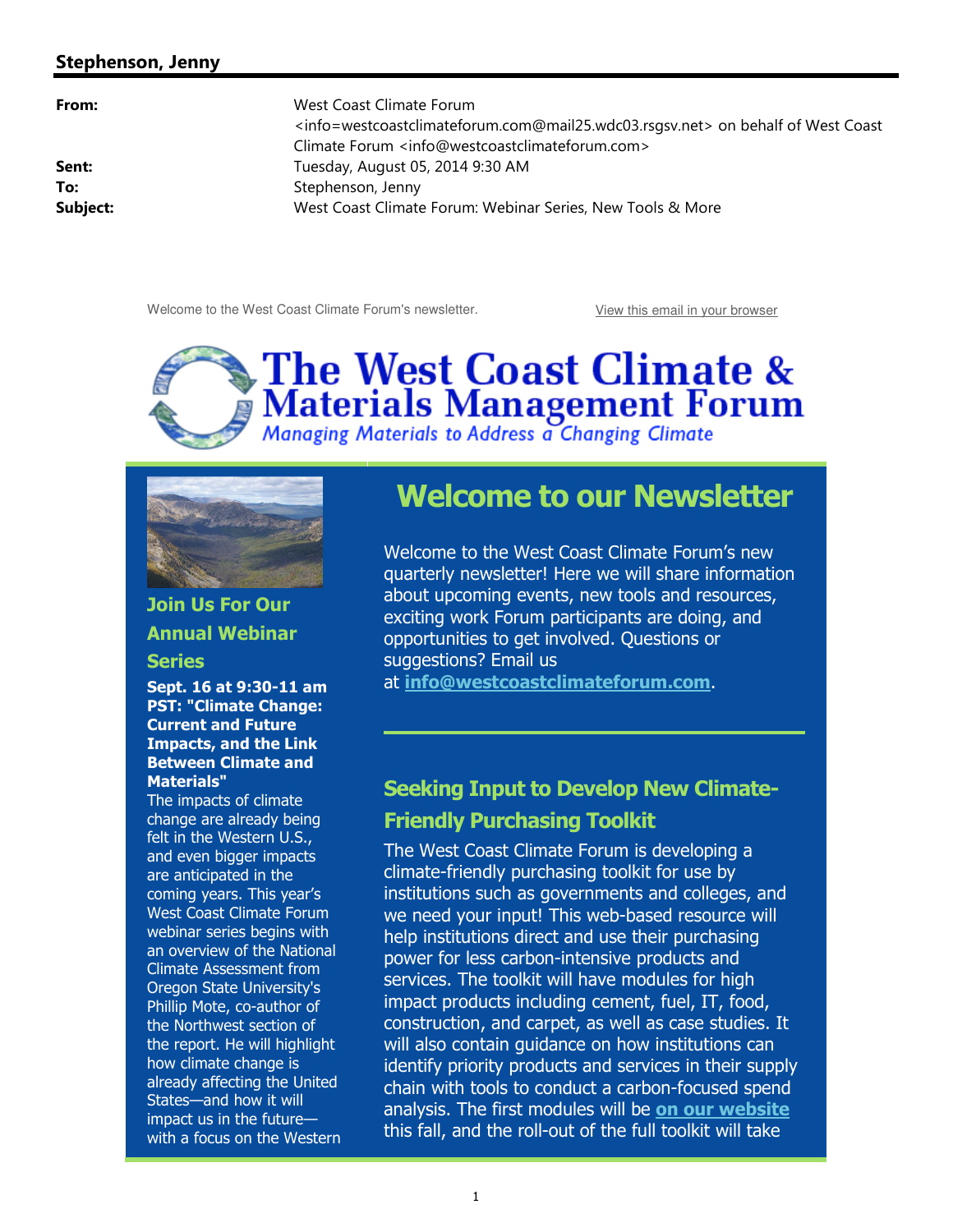U.S. David Allaway from Oregon DEQ will then present an introduction to the central role that materials play in the emissions that are causing climate change, and the work of the Forum and its partners to reduce these emissions.





### Food: Too Good to Waste Earns EPA National Award

Did you know 25% of the U.S. freshwater supply is used to produce food that gets wasted? For its work toward preventing the harmful squandering of resources that comes with wasted food, the West Coast Climate Forum's Food: Too Good to Waste program recently won the James W. Craig Pollution Prevention Leadership Award, an EPA National Honor Award.

place in early 2015. We need your help—if you're interested in working on this groundbreaking effort, please email davis.shannon@epa.gov. You do not need to be an expert in purchasing or any of the above listed products—we're all learning as we go!

# Partners in Action

West Coast Climate Forum participants are doing amazing work mitigating climate change through sustainable materials management approaches. Here are a couple of highlights. If you have a suggestion for a future story, please email us at info@westcoastclimateforum.com.

## King County's Food: Too Good To Waste Program Featured in Local **News**



Karen May from King County Solid Waste (pictured above left) was recently interviewed by Q13 Fox News in three short video segments  $(1,2,3)$  about the county's Food: Too Good to Waste (FTGTW) program in Western Washington. The following week, King County's Tom Watson went on KING 5's "New Day" program to talk more about the program and its goal of reducing household food waste. Both segments provide information on the amount of food that consumers waste and the resource impacts of wasting food—for example: about one-quarter of all household food purchases end up in the trash. In each segment, May and Watson offer tips and tools to reduce household food waste, which are also available on **King County's** website. King County is one of over a dozen communities that are piloting the West Coast Climate Forum's Food: Too Good to Waste Toolkit, which has been linked to a 25% reduction in household food waste among pilot participants.

Cap and Trade Proceeds Fund California's Recycling **Infrastructure**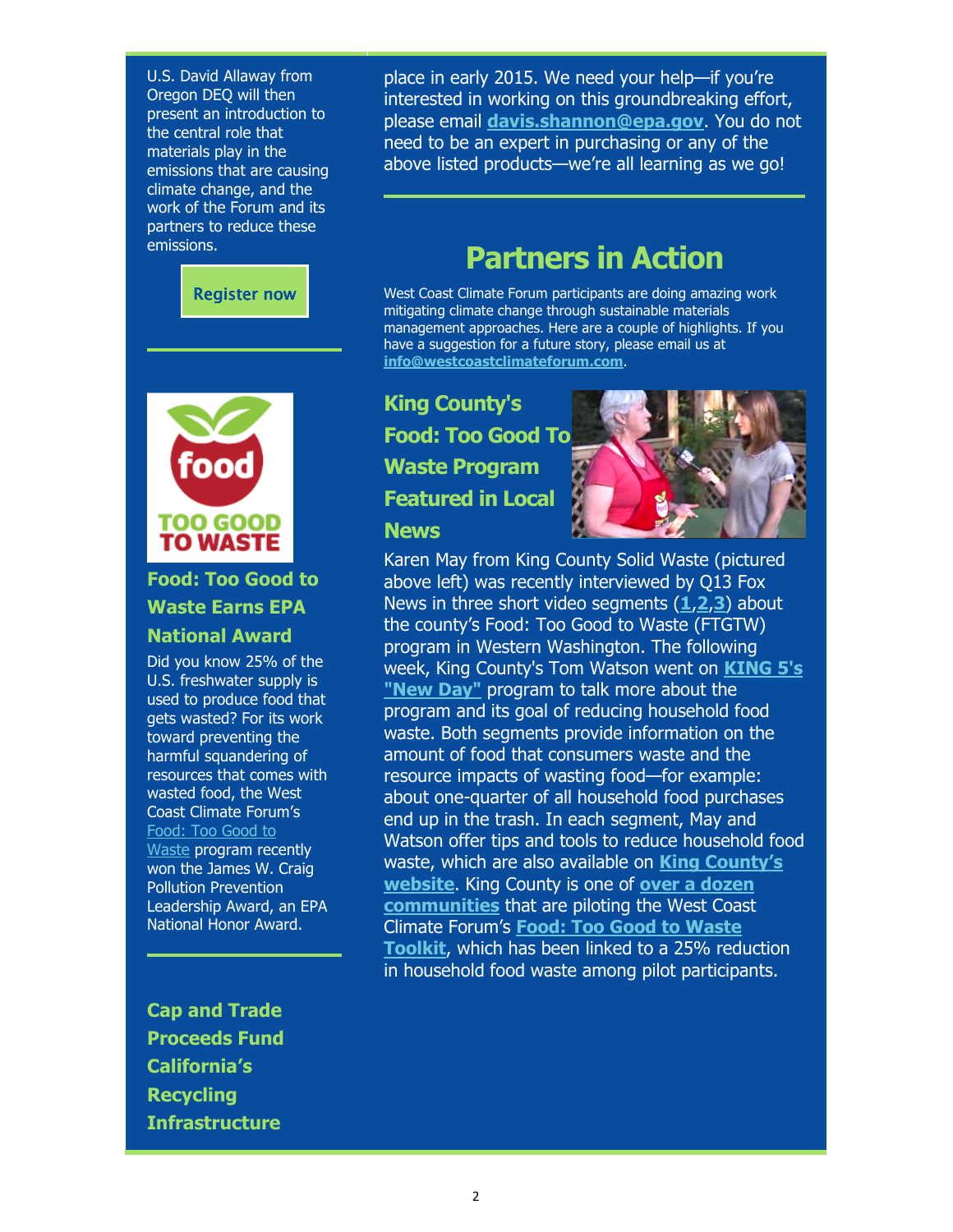California's 2014-15 budget includes \$25 million to incentivize capital investments in composting/anaerobic digestion infrastructure and recycling manufacturing facilities, which help to meet the State's greenhouse gas reduction goals. These funds accrue from cap and trade auctions, which set a carbon price (about \$10 per ton) on greenhouse gas (GHG) emissions from large sources representing about 85% of California's direct GHG emissions. California's Department of Resources Recycling and Recovery (CalRecycle) will administer grants and loans for organics infrastructure, materials recycling projects and expanded fiber, plastic, or glass manufacturing. For detailed information, visit CalRecyle's website.



 $\mathbf{1}$  ,  $\mathbf{1}$  ,  $\mathbf{1}$  ,  $\mathbf{1}$  ,  $\mathbf{1}$ 

# Oregon DEQ Working to Realize 2050 Vision on

### Materials Management

Since 2012, when the Oregon Environmental Quality Commission adopted Materials Management in Oregon: 2050 Vision and Framework for Action as an

update to the state's solid waste management plan, the Oregon Department of Environmental Quality has been moving forward on the foundational work to support the plan's vision: "Oregonians in 2050 produce and use materials responsibly, conserving resources, protecting the environment, and living well." Having prioritized the activities in the Framework for Action, Oregon DEQ is now developing legislation that addresses recycling goals and sustainable program funding, as well as new work in the areas of product environmental footprinting, green building, plastics recycling, and food waste management. To learn more, visit **Oregon** DEQ's website.



**Disclaimer:** The West Coast Climate and Materials Management Forum is an EPA-convened partnership of state and local governments that develop and share ways to integrate life-cycle materials management policies and practices into climate, sustainability, and solid waste plans. **Please note that articles about state and local government programs or policies do not represent EPA policy or constitute endorsement by EPA.**

Copyright © 2014 West Coast Climate and Materials Management Forum, All rights reserved.

unsubscribe from this list update subscription preferences